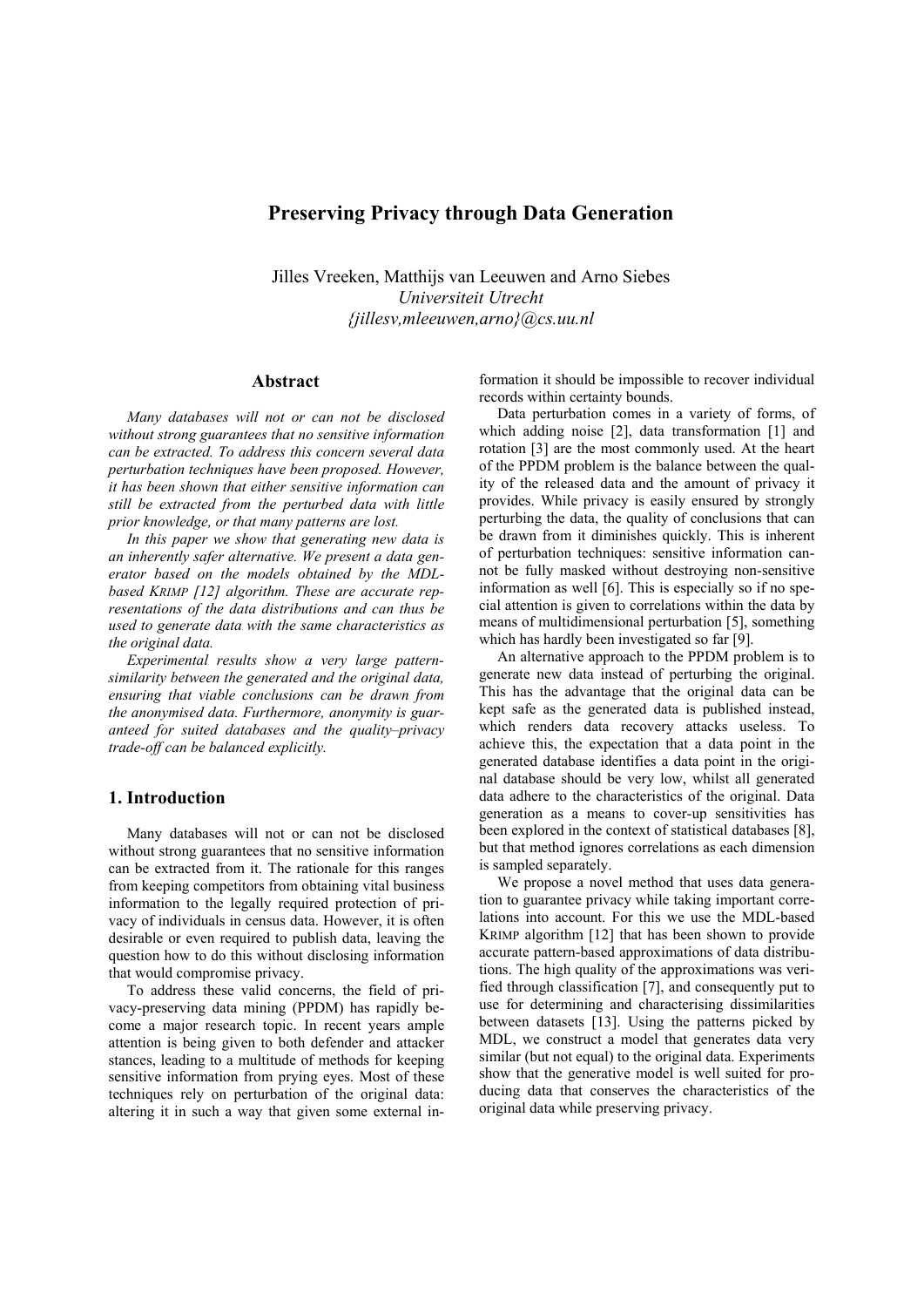## **2. The Problem**

A good PPDM technique should not only preserve privacy but also quality, which can be formulated as:

*A database dbpriv induced from a database dborig is* privacy and quality preserving *iff:* 

- *a. no sensitive information in db<sub>orig</sub> can be derived from dbpriv given a limited amount of external information (privacy requirement);*
- *b.* models and patterns derived from db<sub>priv</sub> by data *mining techniques are also valid for db<sub>orig</sub> (quality requirement).*

From this statement follows a correlated data generation approach to induce privacy and quality preserving databases, for which the above requirements can be translated into concrete demands.

It is hard to define an objective measure for the privacy requirement, as all kinds of 'sensitive information' can be present in a database. We guarantee privacy in two ways. Firstly, the probability that a transaction in  $db_{orig}$  is also present in  $db_{priv}$  should be small. Secondly, the more often a transaction occurs in  $db_{orig}$ , the less harmful it is if it also occurs in  $db_{priv}$ . This is encapsulated in the Anonymity Score, in which transactions are grouped by the number of times a transaction occurs in the original database (support):

*Definition 1: for a database db<sub>p</sub> based on db<sub>o</sub>, define the Anonymity Score (AS) as:* 

$$
AS(db_p, db_o) = \sum_{\text{supp} \in db_o} \frac{1}{\text{supp}} P(t \in db_p \mid t \in db_o^{\text{supp}})
$$
 (1)

In this definition, *dbsupp* is defined as the selection of *db* with only those transactions having a support of  $supp$ . For each support level in  $db<sub>o</sub>$ , a score is obtained by multiplying a penalty of 1 divided by the support with the probability that a transaction in  $db<sub>o</sub>$  with given support also occurs in  $db_p$ . These scores are summed to obtain  $AS$ . Note that when all transactions in  $db<sub>o</sub>$  are unique (i.e., have a support of 1), *AS* is equal to the probability that a transaction in  $db<sub>o</sub>$  also occurs in  $db<sub>p</sub>$ .

Worst case is when all transactions in  $db_{orig}$  also occur in  $db_{priv}$ . In other words, if we choose  $db_{priv}$  equal to *dborig*, we get the highest possible score for this particular database, which we can use to normalise between 0 (best possible privacy) and 1 (no privacy at all):

*Definition 2: for a database db<sub>priv</sub> based on db<sub>orig</sub>, define the Normalised Anonymity Score (NAS) as:* 

$$
NAS(db_{priv}, db_{orig}) = \frac{AS(db_{priv}, db_{orig})}{AS(db_{orig}, db_{orig})}
$$
 (2)

To conform to the quality requirement, the frequent pattern set of  $db_{priv}$  should be very similar to that of *dborig*. We will measure pattern-similarity in two ways: 1) on database level through a database dissimilarity measure [13] and 2) on the individual pattern level by comparing frequent pattern sets. For the second part, pattern-similarity is high iff the patterns in  $db_{\text{orig}}$  also occur in  $db_{priv}$  with (almost) the same support. So:

$$
P(|\text{supp}_{priv} - \text{supp}_{orig}| > \delta) < \varepsilon
$$
 (3)

The probability that a pattern's support in  $db_{\text{orig}}$  differs much from that in  $db_{priv}$  should be very low: the larger  $\delta$ , the smaller  $\epsilon$  should be. Note that this second validation implies the first: only if the pattern sets are highly similar, the code tables become similar, which results in low measured dissimilarity. Further, it is computationally much cheaper to measure the dissimilarity than to compare the pattern sets.

## **3. Preliminaries**

In this paper we discuss categorical databases. A database *db* is a bag of tuples (or transactions) that all have the same attributes  $\{A_1, \ldots, A_n\}$ . Each attribute  $A_i$ has a discrete domain of possible values  $D_i \in \mathcal{D}$ .

The KRIMP algorithm operates on item set data, as which categorical data can easily be regarded. The union of all domains  $\cup D_i$  forms the set of items  $\mathcal I$ . Each transaction *t* can now also be regarded as a set of items *t* ∈  $P(I)$ . An item set *I* ∈ *I* occurs in a transaction *t* ∈ *db* iff  $I \subseteq t$ . The support of *I* in *db* is the number of transactions in the database in which *I* occurs.

KRIMP is a heuristic method based on MDL: it attempts to find that (small) set of patterns that compresses a database best. Such a KRIMP code table (pattern set) consists of item sets with a usage frequency. The compression process starts with an empty code table, a database and a set of candidate (frequent) patterns. Each of these patterns is tested individually: it is kept in the code table iff it helps to better compress the database. For more details, see [12]. The performance and effectiveness of the method was further investigated through classification [7], recently we used the method to devise a database dissimilarity measure and several ways to characterise differences [13].

#### **4. KRIMP Categorical Data Generator**

In this section we present our categorical data generation algorithm. We start off with a simple example, after which we will detail the algorithm formally.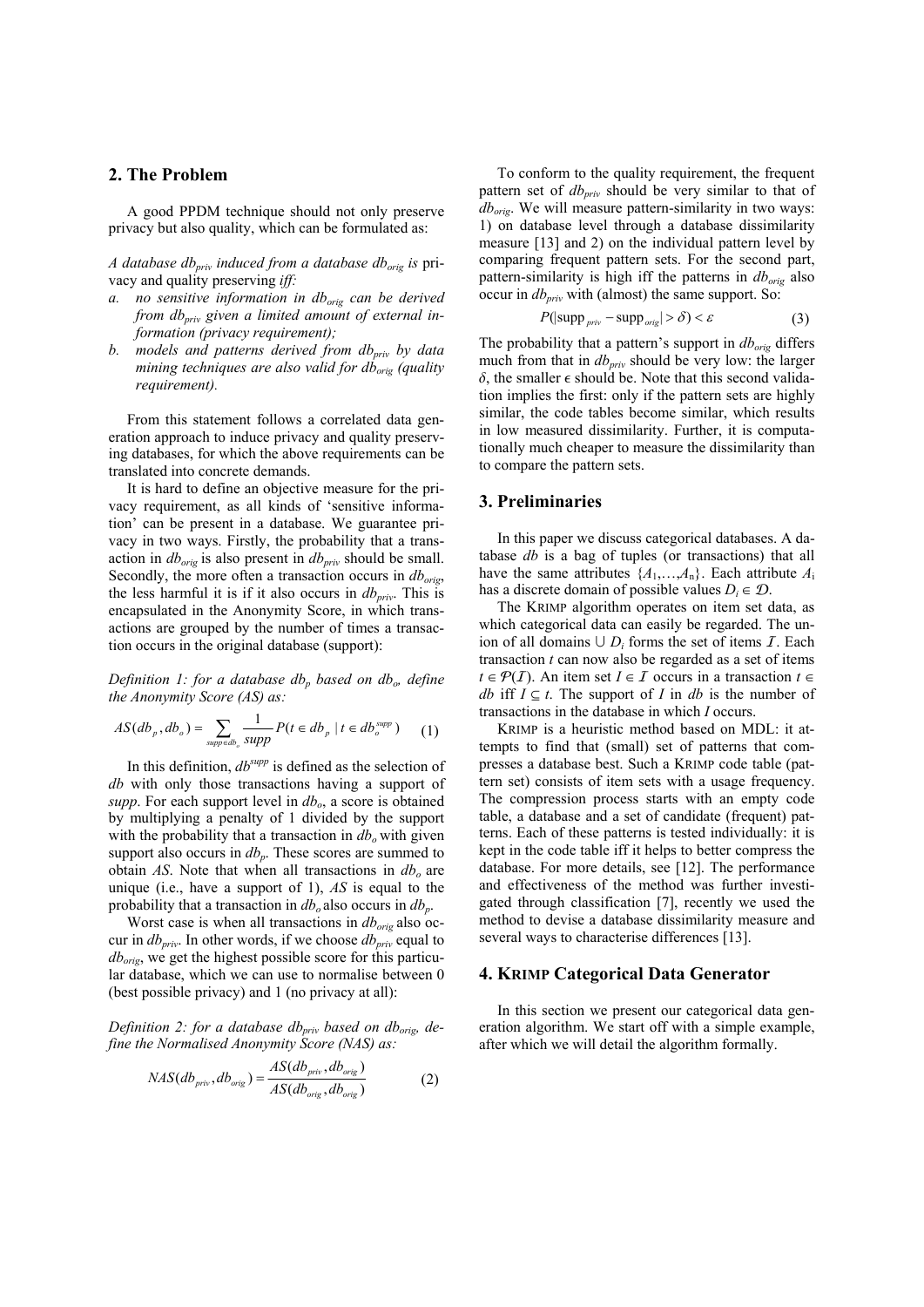

### **Figure 1. Example for 3-column database. Each frequency is Laplace corrected by 1.**

#### **4.1 Generating a transaction, an example**

Suppose we need to generate a new transaction for a simple three-column categorical database. To apply our generation scheme, we need a domain definition  $D$  and a KRIMP code table *CT*, both shown in Figure 1.

We start off with an empty transaction and fill it by iterating over all domains and picking an item set from the code table for each domain that has no value yet. We first want to assign a value for the first domain,  $D_1$ , so we have to select one pattern from those patterns in the code table that provide a value for this domain. This subset is shown as selection  $CT^{D_1}$ .

Using the frequencies of the code table elements as probabilities, we randomly select an item set from  $CT^{D_1}$ ; elements with high frequency occur more often in the original database and are thus more likely to be picked. Here we randomly pick 'BD' (probability 3/9). This set selects value 'B' from the first domain, but also assigns a value to the second domain, namely 'D'.

To complete our transaction we only need to choose a value for the third domain. We do not want to change any values once they are assigned, as this might break associations within an item set previously chosen. So, we do not want to pick any item set that would reassign a value to one of the first two domains. Considering the projection for the third domain,  $CT^{D_3}$ , we thus ignore set CF(2), as it would re-assign the second domain to 'C'. From the remaining sets  $E(3)$  and  $F(3)$ , both with frequency 3, we randomly select one  $-$  say, 'E'. This completes generation of the transaction: 'BDE'.

### **4.2 Definition of the generator**

Here we will detail our data generator more formally. First, define the projection *CT<sup>D</sup>* as the subset of item sets in *CT* that define a value for domain  $D \in \mathcal{D}$ . To generate a database, our categorical data generator

requires: the original database, a Laplace correction value, a *min-sup* value for mining candidates for the KRIMP algorithm and the number of transactions to generate. We present the full algorithm below.

Generation starts with an empty database *gdb* (line 2). To obtain a code table *CT*, the KRIMP algorithm is applied to the original database *db* (3). A Laplace correction *laplace* is added to all elements in the code table (4 and 5). We return the generated database when it contains *num-trans* transactions (7 to 9).

Generation of a transaction is started with an empty transaction *t* (line 11). As long as  $D$  is not empty (12), our transaction is not finished and we continue. First, a domain *D* is randomly selected (13). From the selection *CTD*, one item set is randomly chosen, with probabilities defined by their relative frequencies (14). After the chosen set is added to *t* (15), we filter from *CT* all sets that would redefine a value – i.e. those sets that intersect with the definitions of the domains for which *t* already has a value (16 and 17). Further, to avoid reconsideration we also filter these domains from D (18). After this the next domain is picked from  $D$  and another item set is selected; this is repeated until  $D$  is empty (and *t* thus has a value from each domain).

Note that code table elements are treated fully independently, as long as they do not re-assign values. Correlations between dimensions are stored explicitly in

ALGORITHM KRIMPGENERATOR 1  $\overline{2}$ 3 4 5 6 7 8 9 10 GenerateTransaction(*CT*, D) 11 12 13 14 15 16 17 18 19 20 PickRandomItemSet(*CT*) 21 22 23 GenerateDatabase(*db*, *laplace*, *min-sup, num-trans*)  $gdb = \phi$ *CT* = KRIMP(*db*, MineCandidates(*db*, *min-sup*)) for each item set *e* in *CT e*.frequency += *laplace*   $D = db$ .getDomains while(|*gdb*| < *num-trans*)  $gdb = gdb + \text{GenerateTransaction}(CT, \mathcal{D})$ return *gdb*   $t = \emptyset$ while  $\mathcal{D} \neq \emptyset$ pick a random  $D \in \mathcal{D}$  $is$  = PickRandomItemSet( $CT^{D}$ )  $t = t \cup is$ for each domain *C* for which *is* has a value  $CT = CT \setminus CT^C$  $\mathcal{D} = \mathcal{D} \setminus C$ return *t*   $weights = \{ e$ .frequency  $| e \in CT \}$ *is* = WeightedSample(*weights*, *CT*) return *is*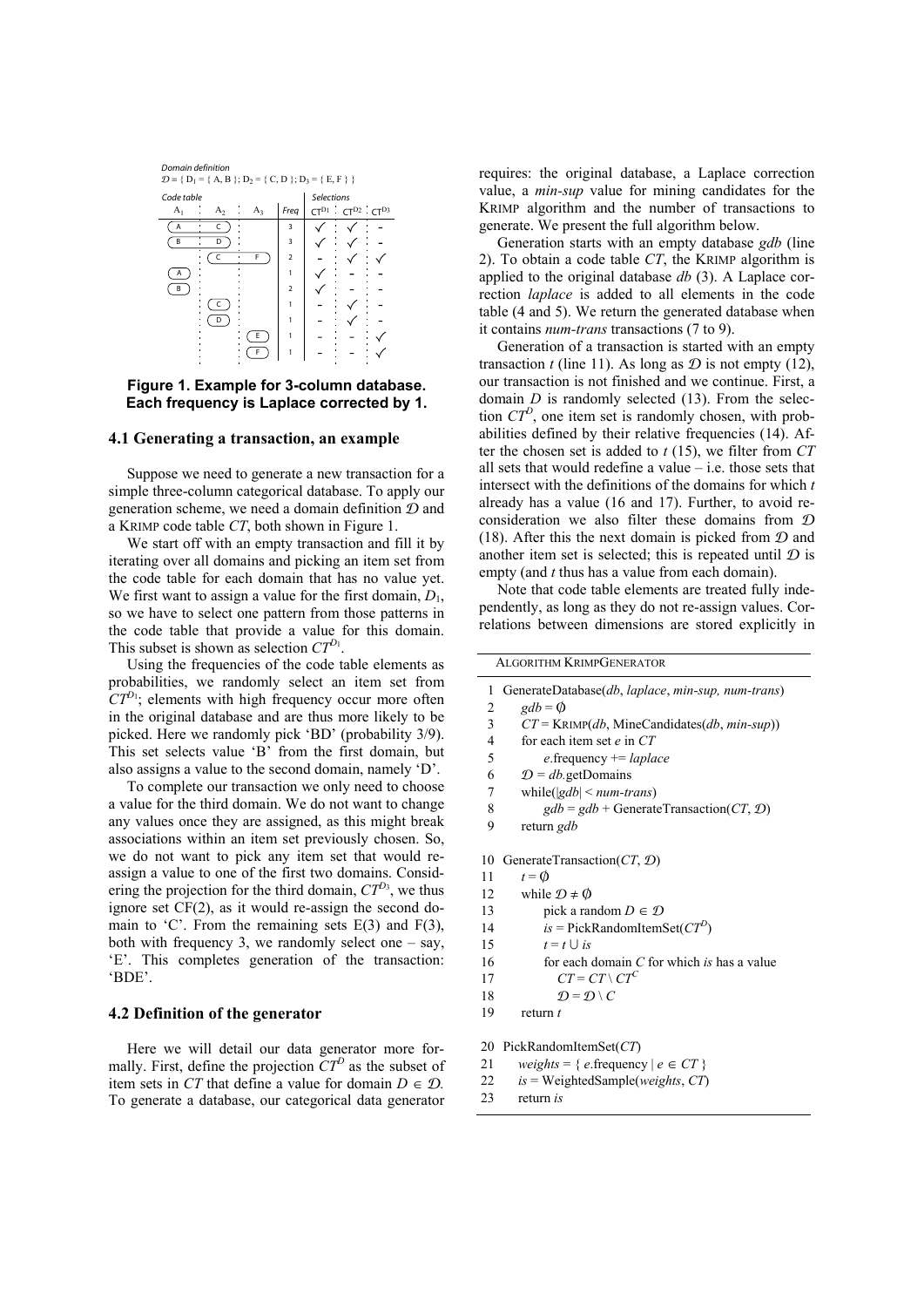the item sets and are thus taken into account implicitly.

The two parameters *laplace* and *min-sup* control the amount of privacy provided in the generated database. The Laplace correction parameter directly controls the data diversity and strength of the correlations within the data. Before the generation process, a small constant is added to the frequencies of all code table elements. As code tables always contain all single values, this ensures that all values have a small probability of being chosen. Thus, 1) a complete transaction can always be generated and 2) all possible transactions can be generated. For this purpose the correction needs only be small. However, the strength of the correction influences the chance an otherwise unlikely code table element is used; with larger correction, the influence of the original data distribution is dampened and diversity is increased.

The second parameter, *min-sup*, has a strong relation to the *k*-anonymity blend-in-the-crowd approach [11]. The *min-sup* parameter has (almost) the same effect as *k*: patterns that occur less than *min-sup* times in the original database are not taken into account by KRIMP. As they cannot get in the code table, they cannot be used for generation. Particularly, complete transactions have to occur at least *min-sup* times in order for them to make it to the code table. In other words, original transactions that occur less often than *min-sup* can only be generated by chance if often occurring patterns are combined. It follows that when more patterns have to be combined, it becomes less likely that such 'private' transactions are generated.

## **5. Experiments**

## **5.1 Experimental Setup**

In our experiments, we use a selection of datasets from the UCI repository [4]. Table 1 reports the minimum support levels we use for mining the frequent item sets that function as candidates for KRIMP.

For all experiments we use a Laplace correction parameter of 0.001, an arbitrarily chosen small value to ensure that all code table elements can be chosen in generation. All experimental results presented below are averaged over 10 runs and all generated databases have the same number of transactions as the originals.

#### **5.2 Results**

To quantify the likeness of the generated databases to their original counterparts, we use a database dissimilarity measure [13]. To judge these measurements, we also provide the dissimilarity between the original



**Figure 2. Dissimilarity scores between generated and original databases.** 

database and independent random samples of half the size from the original database.

In Table 1 we show both these internal dissimilarity scores and the dissimilarity measurements between the original and generated databases. To put the reported dissimilarities in perspective, note that the dissimilarity measurements between the classes in the original databases range from 0.29 up to 12 [13]. The measurements thus indicate clearly that the generated databases adhere very closely to the original data distribution.

Databases generated at higher values of the *min-sup* parameter show slightly larger dissimilarity. The bar diagram of Figure 2 shows a comparison of the dissimilarity scores between uncorrelated (only single values in the code table) and correlated generation (regular code table obtained with KRIMP). As expected, when correlations are taken into account, the generated databases are far more similar to the originals.

Now, let us consider quality on the level of individual patterns; for this, we mined frequent item sets from both the generated and original databases. A comparison between the resulting sets is presented in Table 1.

Large parts of the generated and original frequent pattern sets consist of exactly the same items sets, as can be seen from the fifth column. For example, for Led7 and Nursery about 90% of the mined item sets are equal. Due to the relatively high *min-sup* used for PenDigits, a comparatively low 25% of the original patterns is found – although more than 90% of the sets mined from the generated database are original.

For item sets found in both cases, the average difference in support between original and generated is very small, as the next column shows. Iris is a bit of an outlier here, caused by the very small size of the dataset. Not only the average is low, standard deviation is also small: as can be seen from Figure 3, almost all sets have a very small support difference. The generated databases thus fulfil the support difference demands we formulated in Equation 3.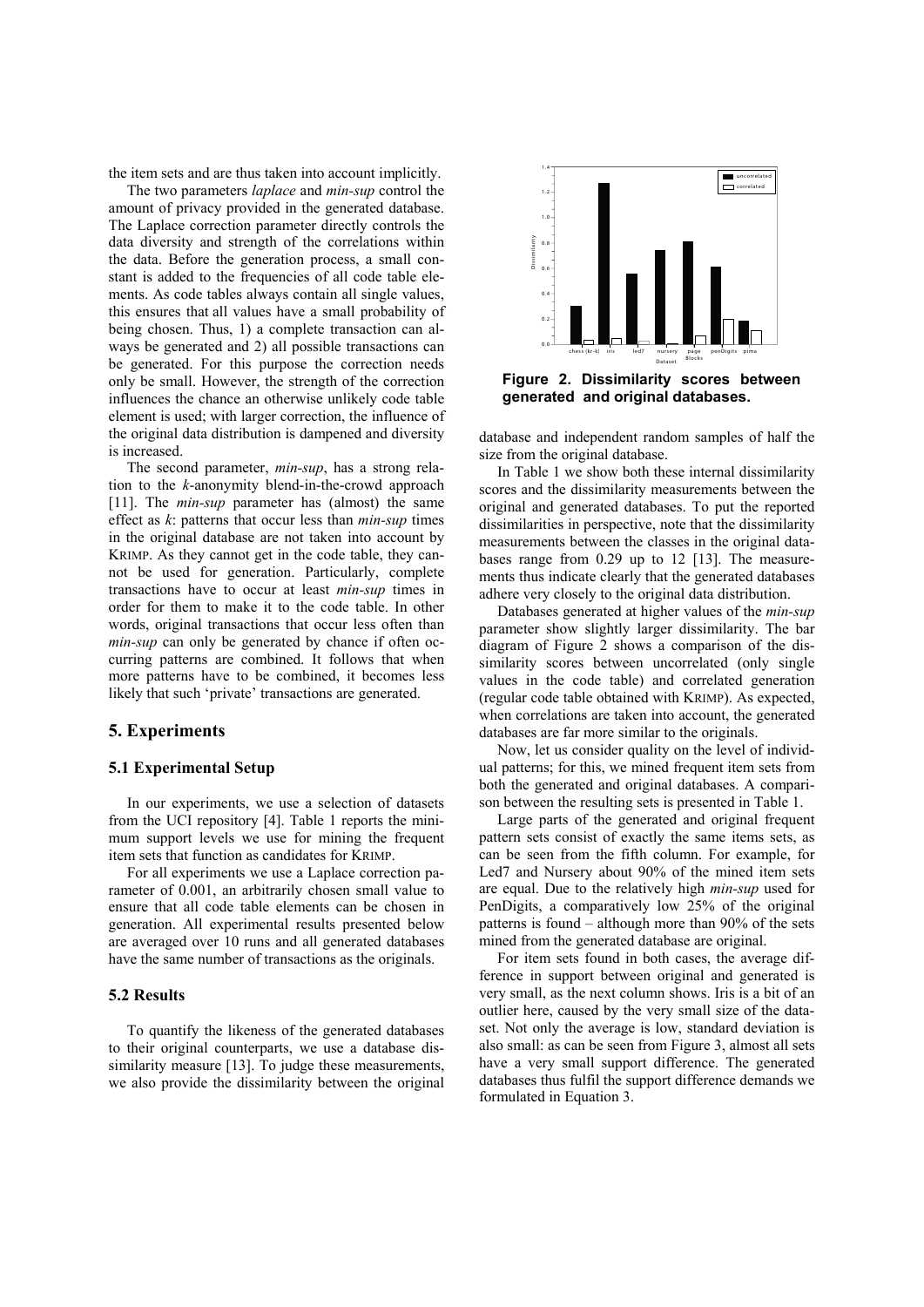**Table 1. Dissimilarity measurements (between original and generated datasets), frequent pattern set comparisons and Normalised Anonymity Scores for a range of UCI datasets. As candidates, frequent item sets up to the given minimum support level were used.**

| <b>Dataset</b> | <b>KRIMP</b> | <b>Dissimilarity</b> |                | <b>Frequent Pattern Set Comparison</b> |                                   |                            | Anonymity                            |
|----------------|--------------|----------------------|----------------|----------------------------------------|-----------------------------------|----------------------------|--------------------------------------|
| Name           | $Min$ -sup   | Gen. vs. orig.       | Orig. internal | % equal<br><i>item sets</i>            | % avg sup diff<br>equal item sets | % avg sup<br>new item sets | Normalised<br><b>Anonymity Score</b> |
| Chess $(kr-k)$ |              | 0.037                | 0.104          | 71                                     | 0.01                              | 0.01                       | 0.30                                 |
| Iris           |              | 0.047                | 0.158          | 83                                     | 1.69                              | 0.80                       | 0.72                                 |
| Led7           |              | 0.028                | 0.171          | 89                                     | 0.14                              | 0.06                       | 0.66                                 |
| Mushroom*      | 20           | 0.010                | 0.139          | ۰                                      | $\overline{\phantom{a}}$          | ۰                          | 0.09                                 |
| Nursery        |              | 0.011                | 0.045          | 90                                     | 0.04                              | 0.03                       | 0.49                                 |
| PageBlocks     |              | 0.067                | 0.164          | 75                                     | 0.06                              | 0.02                       | 0.77                                 |
| PenDigits      | 50           | 0.198                | 0.124          | 25                                     | 0.50                              | 0.59                       | 0.22                                 |
| Pima           |              | 0.110                | 0.177          | 60                                     | 0.30                              | 0.14                       | 0.64                                 |

\* Only closed item sets used as candidates. No values for frequent pattern set comparison as it was infeasible to compute these.

The seventh column of Table 1 contains the average supports of item sets that are newly found in the generated databases; these supports are very low. All this together clearly shows that there is a large patternsimilarity, thus showing a high quality according to our problem statement.

To measure the level of provided anonymity, we calculate the Normalised Anonymity Score as given by Definition 2. These scores are presented in the last column of Table 1. As lower scores indicate better privacy, some datasets (e.g. Mushroom, PenDigits) are anonymised very well, while other datasets (such as PageBlocks) are not. As discussed in Section 4, the *min-sup* parameter of our generation methods doubles as a *k*-anonymity provider.

To show the effect of *min-sup* in action, as an example we increase the *min-sup* for the Chess database to 50. While the so-generated database is still very similar to the original (dissimilarity of 0.19), privacy is considerably increased - which is reflected by a Normalised Anonymity Score of 0.15. For further evidence of the *k*-anonymity obtained, we take a closer look at



**Figure 3. Support differences, for identical item sets in generated and orig. Led7.** 

PenDigits, for which we use a *min-sup* of 50. Of all transactions with support  $\leq 50$  in the generated database, only 3% is also found in the original database with support  $\leq 50$ . It is thus highly unlikely that one picks a 'real' transaction from the generated database with support lower than *min-sup*.

Although not all generated databases preserve privacy very well, the results indicate that privacy can be obtained. This brings us to the question *when* privacy can be guaranteed. This not only depends on the algorithm's parameters, but also on the characteristics of the data. It is difficult to determine the structure of the data and how the parameters should be set in advance, but during the generation process it is easy to check whether privacy is going to be good.

The key issue is whether transactions are generated by only very few or many code table elements. In Figure 4 we show this relation: for each dataset in Table 1, a cross marks the average number of item sets used to generate a single transaction and the Normalised Anonymity Score. In the bottom-right corner we find the generated databases that preserve privacy well, includ-



**Figure 4. Average number of patterns to generate a transaction versus NAS.**